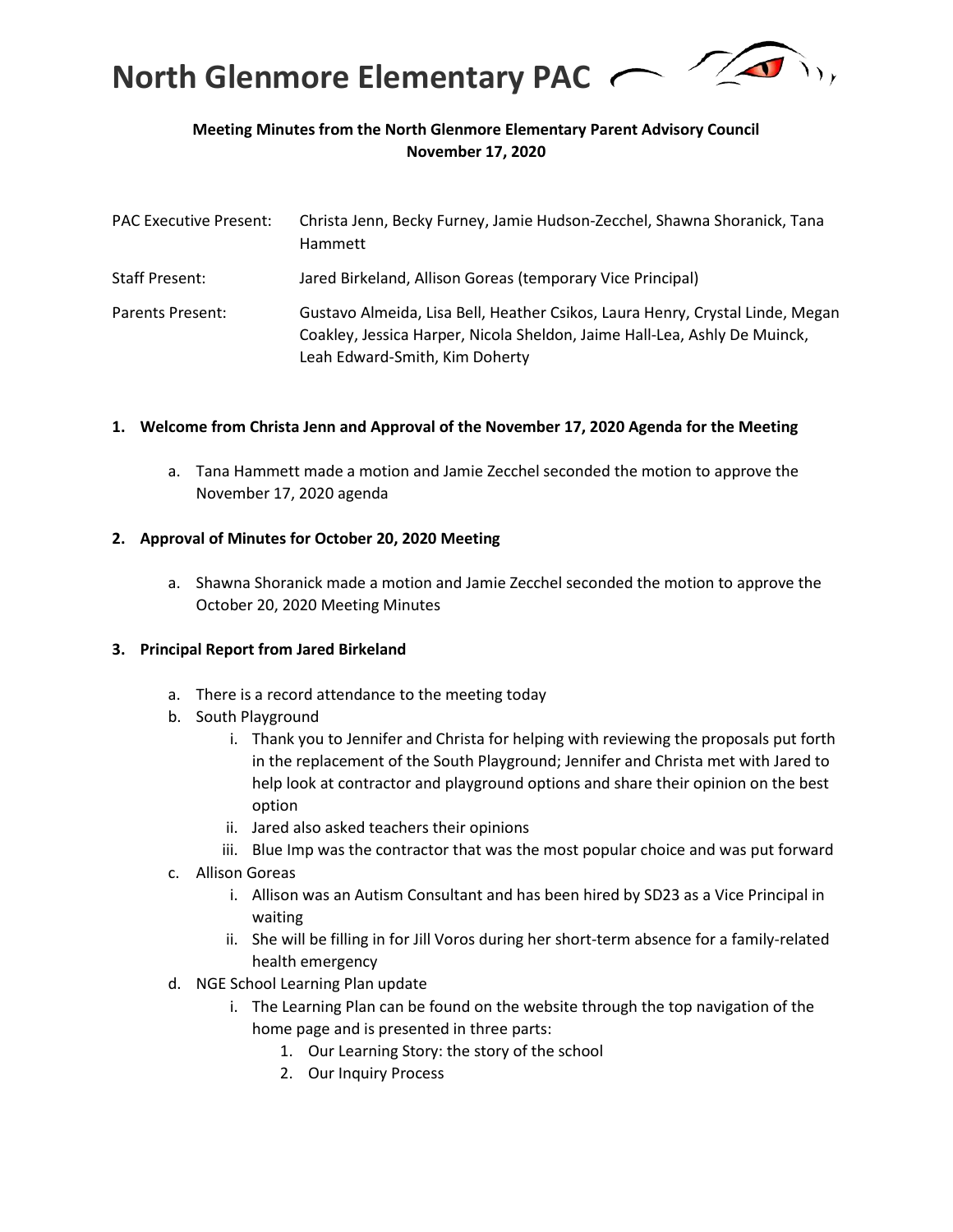$\sqrt{2}$ **North Glenmore Elementary PAC**

- a. The NGE Spiral of Inquiry as followed by all the schools in the district
- b. The Spiral of Inquiry had three stages
	- i. Our Scan: a survey that included questions for students, parents, and staff
	- ii. Taking Action
	- iii. Focusing and Hunching: included identifying patterns based on the data received from the scan and includes values and strengths
- 3. Our Learning Plan
	- a. Included school-wide and team-based plans to amplify the strengths that were identified in the process
- ii. Pamphlets are available at the school as well
- iii. Most updates added to the learning plan this year were around Indigenous culture and community
- e. NGE Winter Magic
	- i. The school is unable to hold a Christmas concert, so classes are creating videos
	- ii. The school purchased a green screen for those who want to use it
	- iii. Videos will be distributed the week of December 14
- f. School calendar
	- i. This is relatively empty compared to other years
	- ii. Important dates include
		- 1. December 17: Report cards
		- 2. December 18: Last day of classes before holidays

# **4. President's Report from Christa Jenn (in lieu of Jennifer Eberle)**

- a. COPAC is paying the \$75.00 membership fee for all PACs to become members of the BCCPAC (BC Confederation of Parent Advisory Councils)
	- i. Registration with BCCPAC is December 31 to be eligible to vote at the AGM
	- ii. Jennifer Eberle has provided COPAC with her name and contact number
- b. Kelowna Secondary School Capacity
	- i. Jennifer is encouraging involvement in the survey and discussion around KSS and the district's considerations
	- ii. There is a survey that is open until November 19
	- iii. Proposing a new high school in North Glenmore is a part of the discussion
	- iv. See the pdf titled "École Kelowna Secondary School Considerations for Capacity Issues" for more information and the link to the survey

# **5. Vice President's Report by Christa Jenn**

- a. Playground replacement already shared by Jared
- b. Open PAC positions
	- i. Special Events Coordinator and Spring Fair Coordinator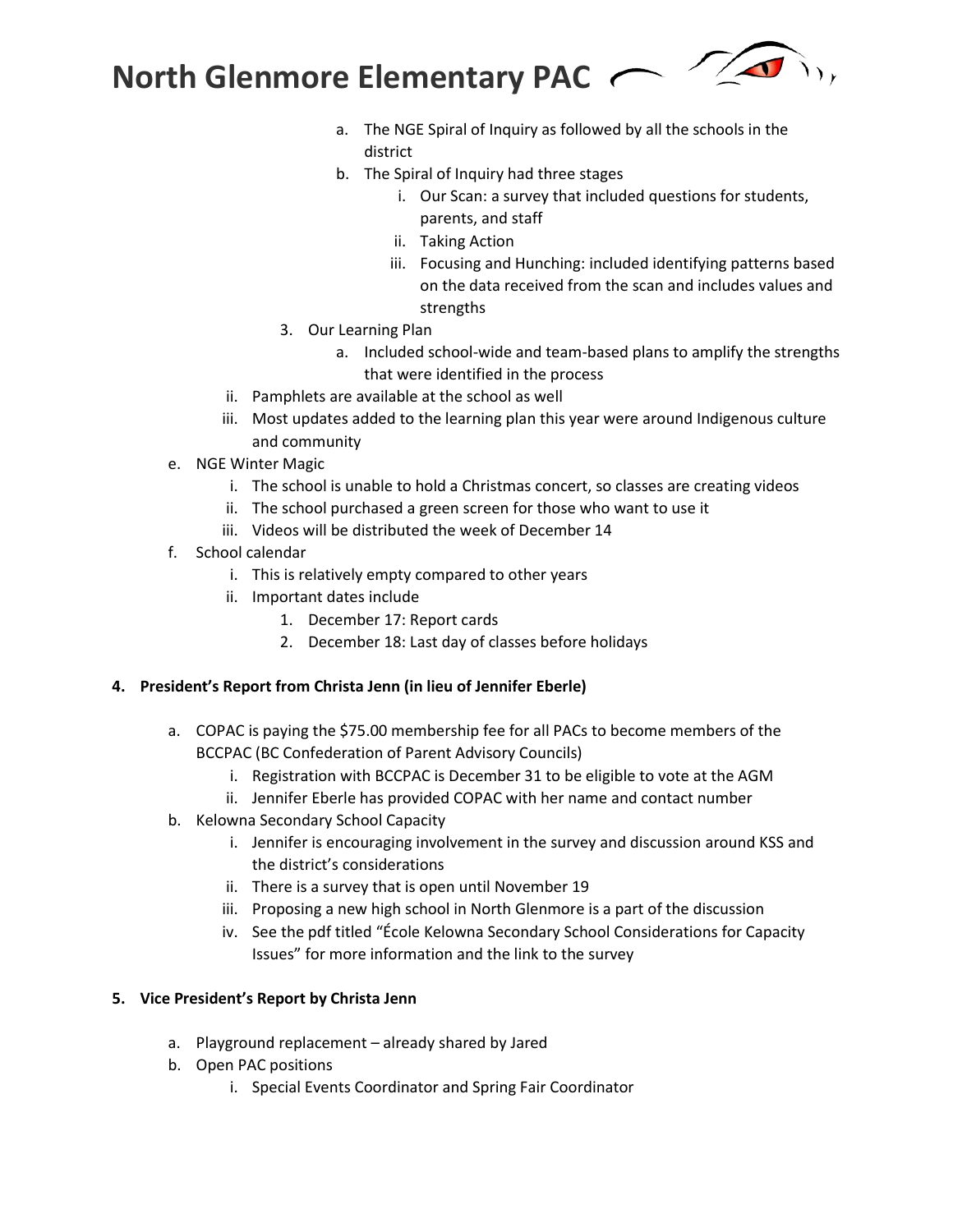**North Glenmore Elementary PAC**



ii. There is not a lot of action or movement forward that would be related to these positions, but they are currently open

# **6. Treasurer's Report by Shawna Shoronick**

- a. Shawna has sent out the cheque for the bursary donation to COBSS (Central Okanagan Bursary and Scholarship Society)
	- i. PAC gives COBSS \$500.00 each year as a scholarship to a former NGE students with strong work ethic and involvement in a community activity – cost is \$525.00 (\$25.00 for admin)

#### **7. Fun Lunch Report by Jamie Zecchel**

- a. There is an option on the Fun Lunch website to contribute financially to the South Playground project without having to participate in fundraisers
	- i. Jamie will send out an email to parents this week to inform parents of this option
- b. There is no hot lunch nor other fundraisers on the Fun Lunch website right now

# **8. Fundraiser Coordinator's Report by Tana Hammett**

- a. Mabel's Labels fundraiser brought in \$247.25
- b. Scentsy fundraiser made \$3000.00 in sales and \$775.00 in profit
	- i. It included 3 gift baskets valued at \$150 each that will be given to participants
- c. So far Purdy's fundraiser has made \$7856.00 in sales and almost \$2000.00 in profit; this fundraiser will be finishing soon
- d. Art Cards fundraiser is currently running and Tana will provide an update at the next meeting

# **9. Invitation for Questions from Parents in Attendance**

- a. Jared also welcomed questions regarding COVID or other
- b. Tana: Can we see what the playground may look like?
	- i. Jared: Yes, although he is at home and does not have the information readily available to share at the moment; there are some architecture drawings that can be shared later
- c. Tana: Jennifer shared that an NGE parent recommended a fundraiser total tally that perhaps could be put into the newsletter
	- i. Jared: That is a great idea and perhaps we could put a tab on the website
- d. Megan: (to Jared) Have there been increasing cleaning measures in light of the recorded COVID exposure at NGE November 2nd and 3rd?
	- i. Jaren: The classroom has been disinfected and sitting empty, but otherwise no other increased cleaning measures have been put in place in the remainder of the school; high touchpoints are cleaned twice a day as per the protocol set up when school was reinstated
- e. Megan: (to Jamie) How much has been donated through the Fun Lunch website?
	- i. Jamie: \$335.00